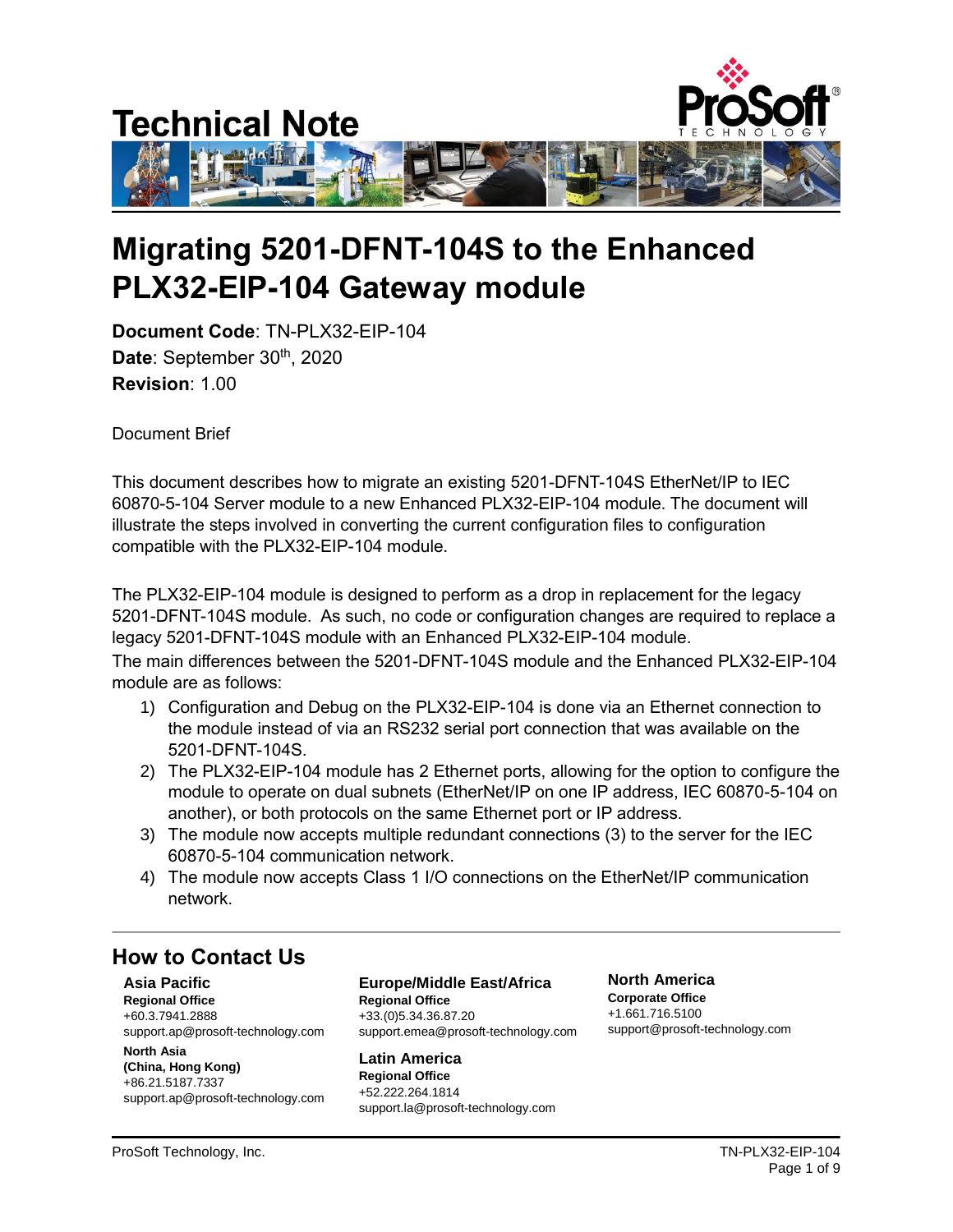

### **I. What you will need…**

- 1. A Computer with the following applications installed:
	- a. ProSoft Configuration Builder, version 4.5.0.0 or higher
- 2. 5201-DFNT-104S Configuration file.
	- a. An offline version of the file saved on a PC can be used
	- b. If you need to upload the configuration file from a module you will need a Serial Debug port connecting cable – This is a combination of ProSoft Cable#9, Cable#15 (supplied with 5201-DFNT-104S at time of purchase) and an RS232-USB Conversion cable (if PC does not have a built in RS-232 Serial port).



#### **II. Obtain Configuration file for 5201-DFNT-104S module**

To convert from the 5201-DFNT-104S module to the PLX32-EIP-104 module, you will need to open the configuration file in ProSoft Configuration Builder (PCB). If you have the current offline configuration file for the 5201-DFNT-104S module, you may move on to the next step, however if you wish to upload the configuration file from a module follow the below described steps.

Connect one end of Cable#9 to the Debug Port of the 5201-DFNT-104S module and connect the USB end of the RS232-USB converter to your PC.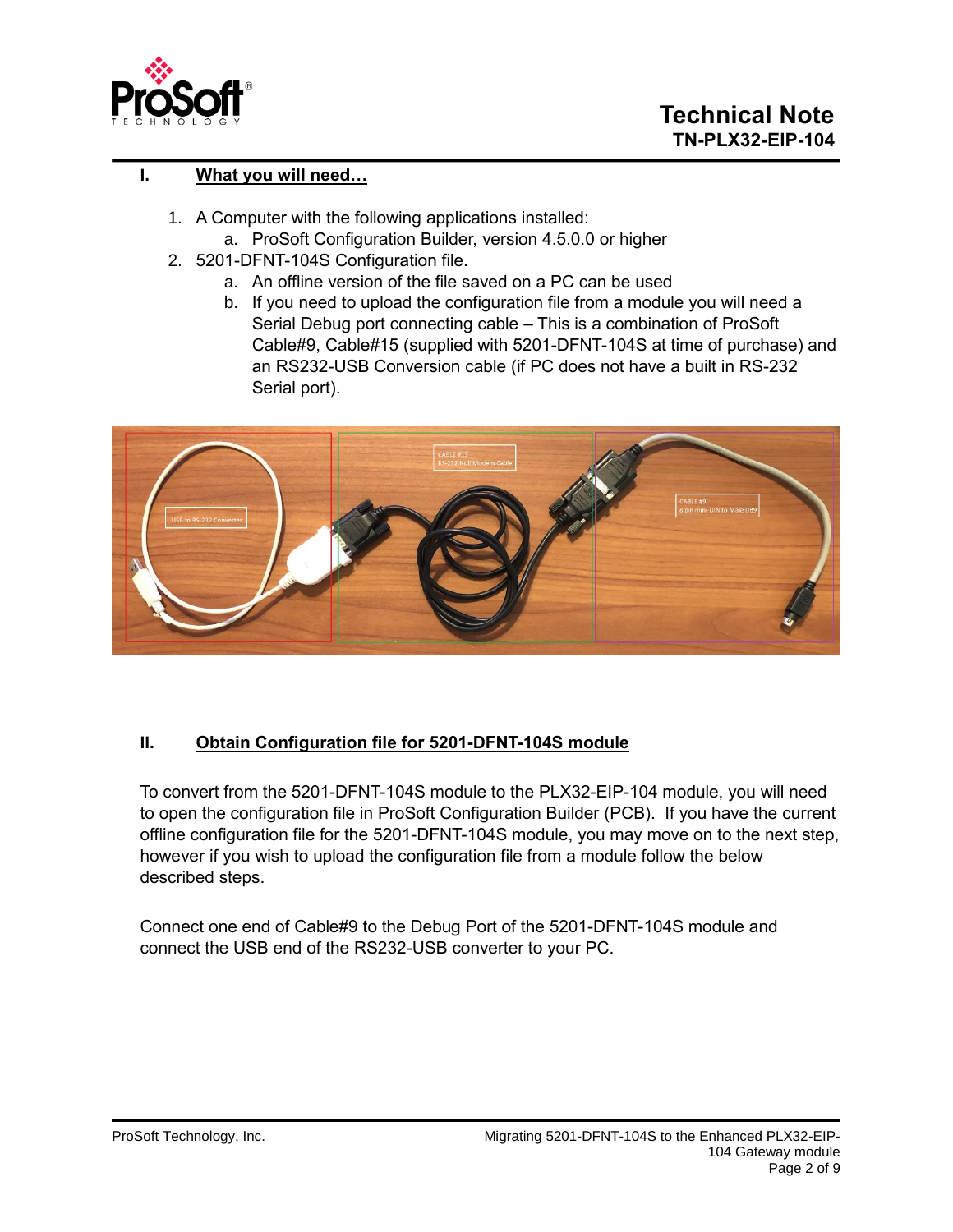

If you need to know what COM port is being used by your PC you can look in the device manager and it will show you the COM port being used, as shown below:



Startup ProSoft Configuration Builder (PCB), select the 5201-DFNT-104S module from the select module tree.

| <b>Choose Module Type</b>                                                                                                                                                                                                                                                                                 |                             |                            |                           | ×       |
|-----------------------------------------------------------------------------------------------------------------------------------------------------------------------------------------------------------------------------------------------------------------------------------------------------------|-----------------------------|----------------------------|---------------------------|---------|
|                                                                                                                                                                                                                                                                                                           |                             | <b>Product Line Filter</b> |                           |         |
| $C$ All<br>C PLX5000 C PLX30<br>C MVT69E C MVT69L                                                                                                                                                                                                                                                         | C PLX4000 C PLX6000 C MVI46 | CMV169<br>$C$ PLX80        | C MVI56 C MVI71<br>CMVISE | $C$ PTO |
|                                                                                                                                                                                                                                                                                                           |                             | Search Module Type         |                           |         |
| STEP 1: Select Module Type<br>Search by Product Number                                                                                                                                                                                                                                                    |                             | Module Definition:         |                           |         |
| 5128-DFCM-HART2<br>5201-104S-101M<br>5201-104S-103M<br>5201-104S-DFCM<br>5201-104S-DH485<br>5201-104S-MCM<br>5201-ADMNET-MNET<br>5201-BACNET-ASCII<br>5201-DENT-101M<br>5201-DFNT-I101S<br>5201-DFNT-103M<br>5201-DFNT-104C<br>5201-DFNT-104S<br>5201-DFNT-104S-QR<br>5201-DFNT-ASCII<br>5201-DFNT-BACNET | $\checkmark$                |                            | <b>Action Required</b>    |         |
|                                                                                                                                                                                                                                                                                                           |                             |                            | OK                        | Cancel  |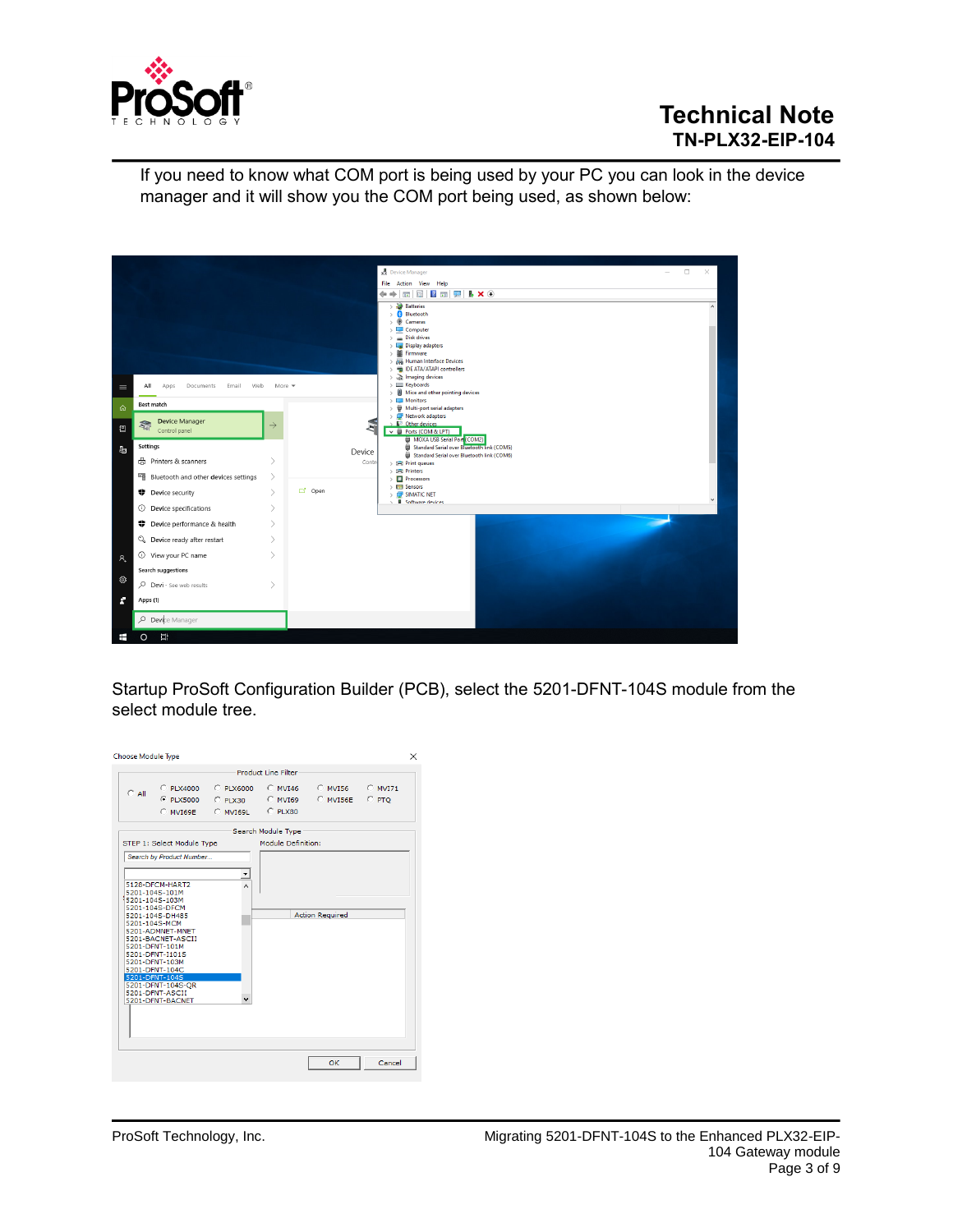

Once you have the module selected, right click the module name and select "Upload from Device to PC" from the pop-up tree.

| File<br>View<br>Project Tools           | Help                                                                                                                                         |                                     |
|-----------------------------------------|----------------------------------------------------------------------------------------------------------------------------------------------|-------------------------------------|
| ■■十一四四十个四◎.                             |                                                                                                                                              |                                     |
| <b>Default Project</b><br>$\frac{1}{2}$ |                                                                                                                                              | Name                                |
| <b>Figure Default Location</b>          |                                                                                                                                              | 5201-DFNT-104S                      |
| E-1                                     | Delete<br>Copy<br>Paste                                                                                                                      | ni vriz                             |
|                                         | View Configuration<br>Write to Removable Media<br><b>Export Configuration File(s)</b><br><b>Load Config File</b><br><b>Add External File</b> | Change Module Type to PLX32-EIP-104 |
|                                         | Download from PC to Device                                                                                                                   |                                     |
|                                         | Upload from Device to PC                                                                                                                     |                                     |
|                                         | Diagnostics                                                                                                                                  |                                     |
|                                         |                                                                                                                                              | CONNIGERIE VER                      |

From the window below, check the com port and select "UPLOAD"

|                              | <b>BH+-CD↓个MO.</b>                           |                |                          |                  |   |
|------------------------------|----------------------------------------------|----------------|--------------------------|------------------|---|
| Default Project              |                                              | Name           |                          | <b>Status</b>    |   |
| <b>Fig. Default Location</b> |                                              | 5201-DFNT-104S |                          | Configured       |   |
|                              | Find 5201-DFN Upload files from module to PC |                |                          |                  | × |
|                              |                                              |                |                          |                  |   |
|                              |                                              |                |                          |                  |   |
|                              | STEP 1: Select Communication Path:           |                |                          |                  |   |
|                              |                                              |                |                          |                  |   |
|                              | Select Connection Type:                      | Com 2          | $\overline{\phantom{a}}$ | Browse Device(s) |   |
|                              | Ethernet:                                    |                |                          | Use Default IP   |   |
|                              | CIPconnect:                                  |                |                          | CIP Path Edit    |   |
|                              |                                              |                |                          | RSWho            |   |
|                              | STEP 2: Transfer File(s):                    |                |                          |                  |   |
|                              | <b>UPLOAD</b>                                | Abort          |                          | Test Connection  |   |
|                              |                                              |                | 0K                       | Cancel           |   |

This will upload the configuration from the 5201-DFNT-104S module. Now would be a good time to "Save" the PCB file (or .ppf file).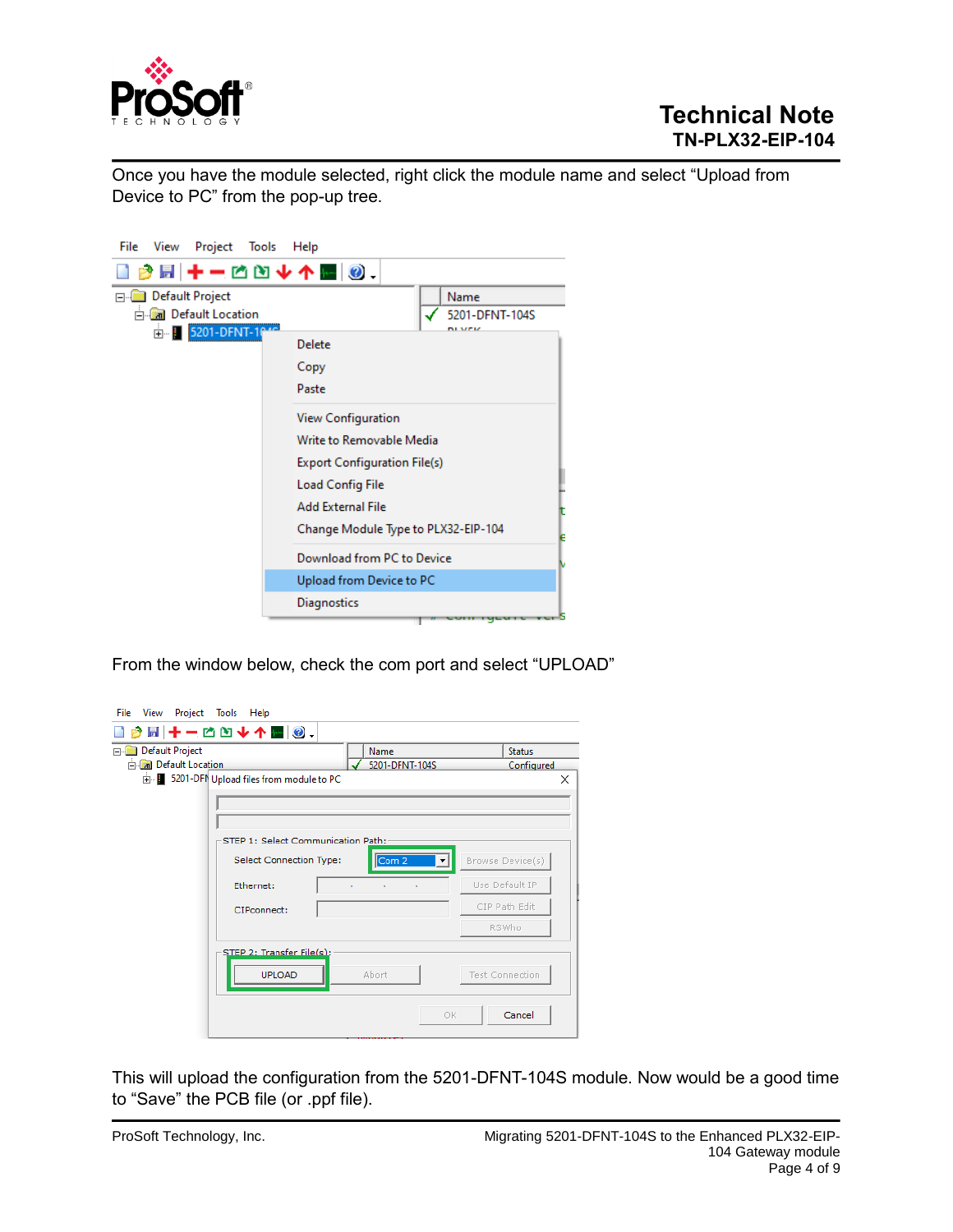

#### **III. Convert 5201-DFNT-104S configuration to PLX32-EIP-104**

To convert the configuration file from you 5201-DFNT-104S simply open the configuration file in version 4.5.0.0 (or greater) of PCB, select the module and right mouse click. Select "Change Module Type to PLX32-EIP-104" as shown below

| File<br>View<br>Project Tools                  | Help                                |                                                                          |                            |
|------------------------------------------------|-------------------------------------|--------------------------------------------------------------------------|----------------------------|
| 圖 ╋ ━ া── Ô Ò <del>↓</del> ↑ M   ◎ .           |                                     |                                                                          |                            |
| <b>Default Project</b><br>$\Box$               |                                     | Name                                                                     | <b>Status</b>              |
| <b>Default Location</b><br>ф.   5201-DFNT-104S |                                     | 5201-DFNT-104S<br>DI Y5K                                                 | Configured<br><b>DN84</b>  |
|                                                | Delete                              |                                                                          | Values OK                  |
|                                                | Copy                                |                                                                          | Values OK                  |
|                                                | Paste                               |                                                                          | Values OK                  |
|                                                |                                     |                                                                          | Values OK                  |
|                                                | <b>View Configuration</b>           | Values OK<br><b>Values OK</b><br>Values OK                               |                            |
|                                                | Write to Removable Media            |                                                                          |                            |
|                                                | <b>Export Configuration File(s)</b> |                                                                          | <b>MA</b> 1<br><b>ALLE</b> |
|                                                | <b>Load Config File</b>             |                                                                          |                            |
|                                                | <b>Add External File</b>            |                                                                          | ation                      |
|                                                | Change Module Type to PLX32-EIP-104 |                                                                          | Never                      |
|                                                | Download from PC to Device          |                                                                          | Never<br>ev:               |
|                                                | Upload from Device to PC            |                                                                          |                            |
|                                                | Diagnostics                         |                                                                          | rsion: 4.5.0.0             |
|                                                |                                     |                                                                          |                            |
|                                                |                                     | # Module Configuration                                                   |                            |
|                                                |                                     | [Module]<br>Module Type : 5201-DFNT-104S<br>Module Name : 5201-DFNT-104S |                            |

This will automatically convert the configuration file to the PLX32-EIP-104.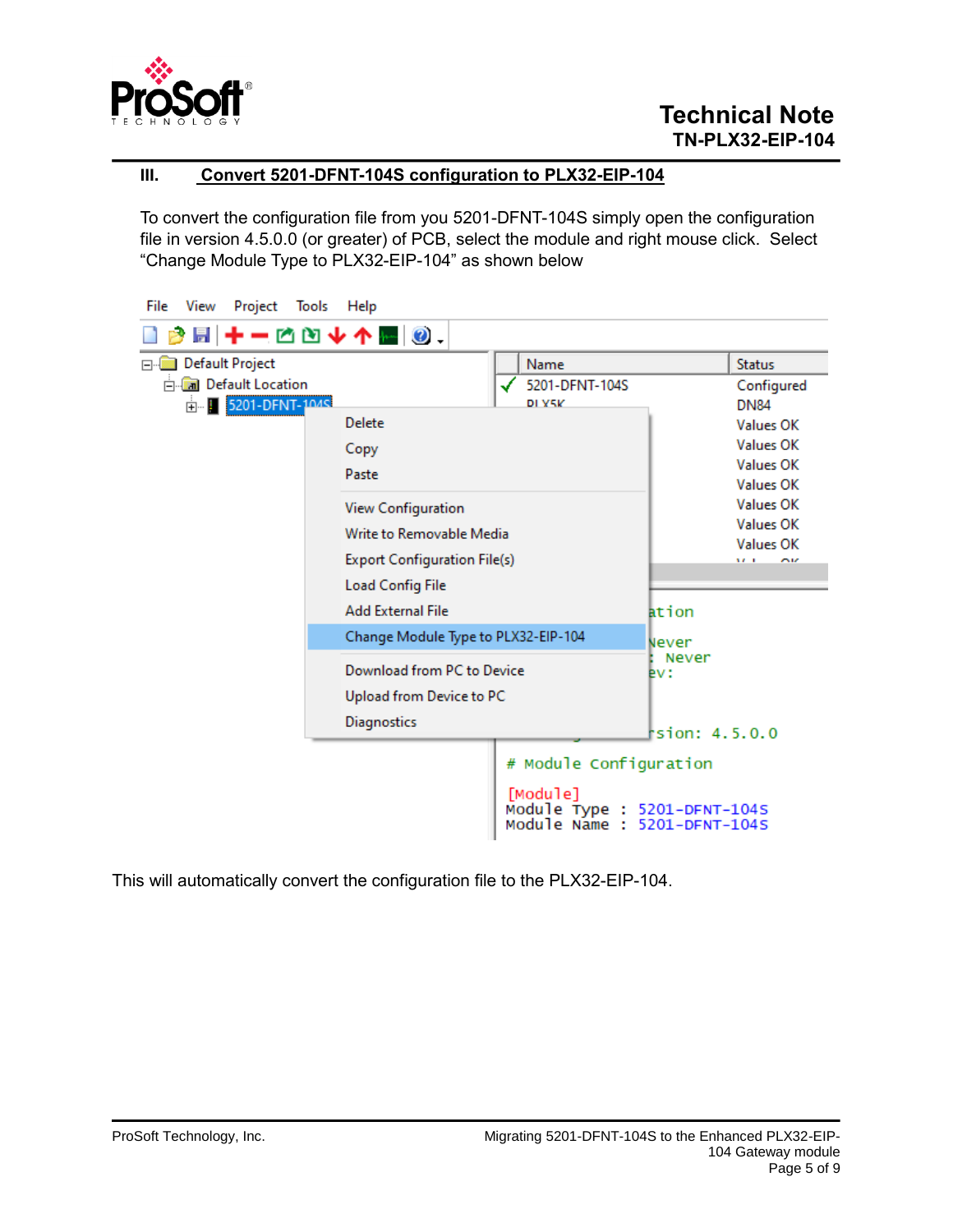

The configuration of the Ethernet port of the PLX32-EIP-104 module should automatically be converted over from the 5201-DFNT-104S project folder and will now be shown in the "Ethernet Configuration" tab as shown below:



The PLX32-EIP-104 module uses this IP address for downloading of the configuration file and diagnostics as well as communication with Ethernet devices. The default IP address of the module is the 192.168.0.250 as shown above.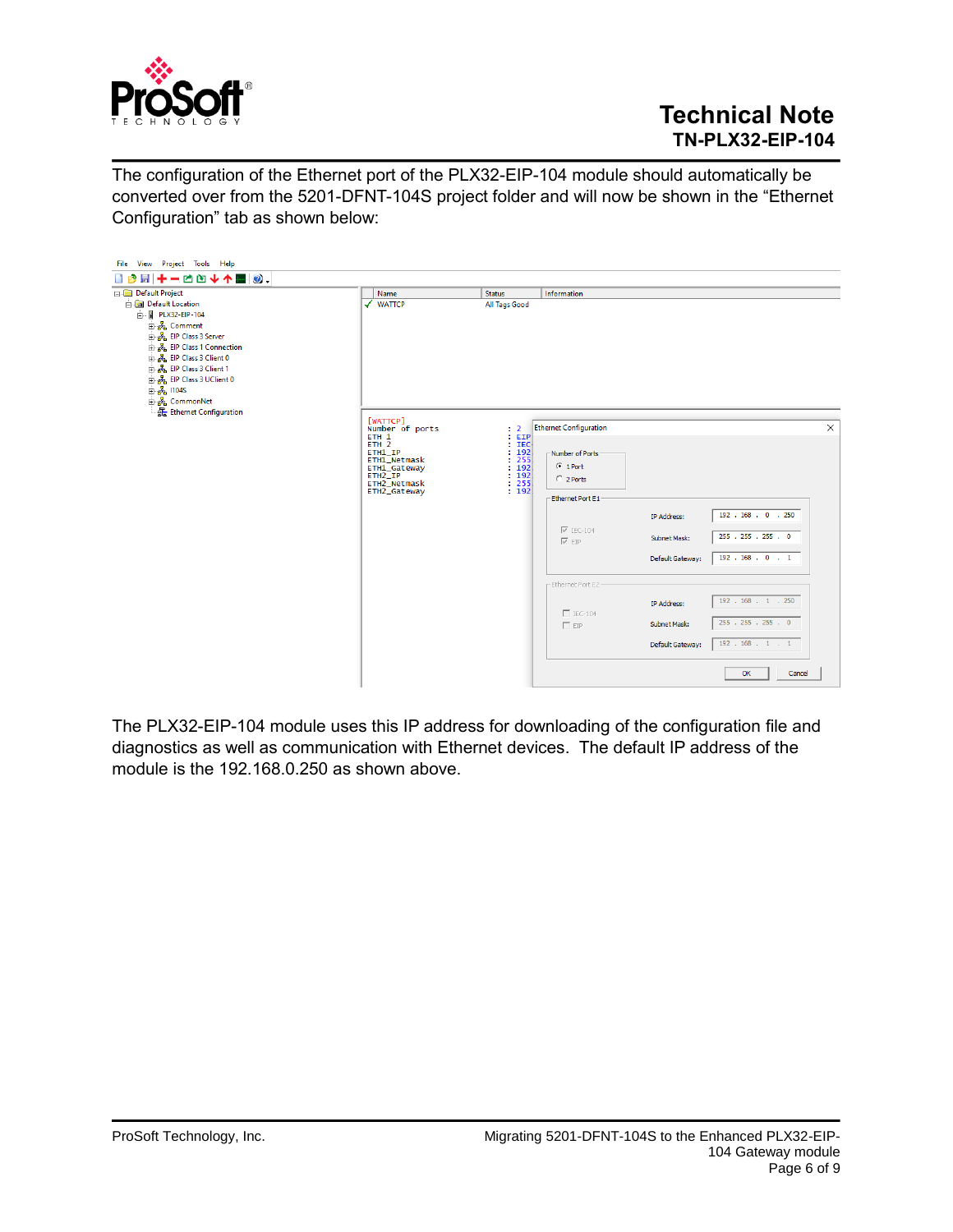

#### **IV. Download Configuration file to PLX32-EIP-104 module**

You can now download the new configuration file to the module. Select the module and right mouse click to bring up the following window:



(NOTE: Instead of right mouse click you can also select the download shortcut from the toolbar menu also shown above).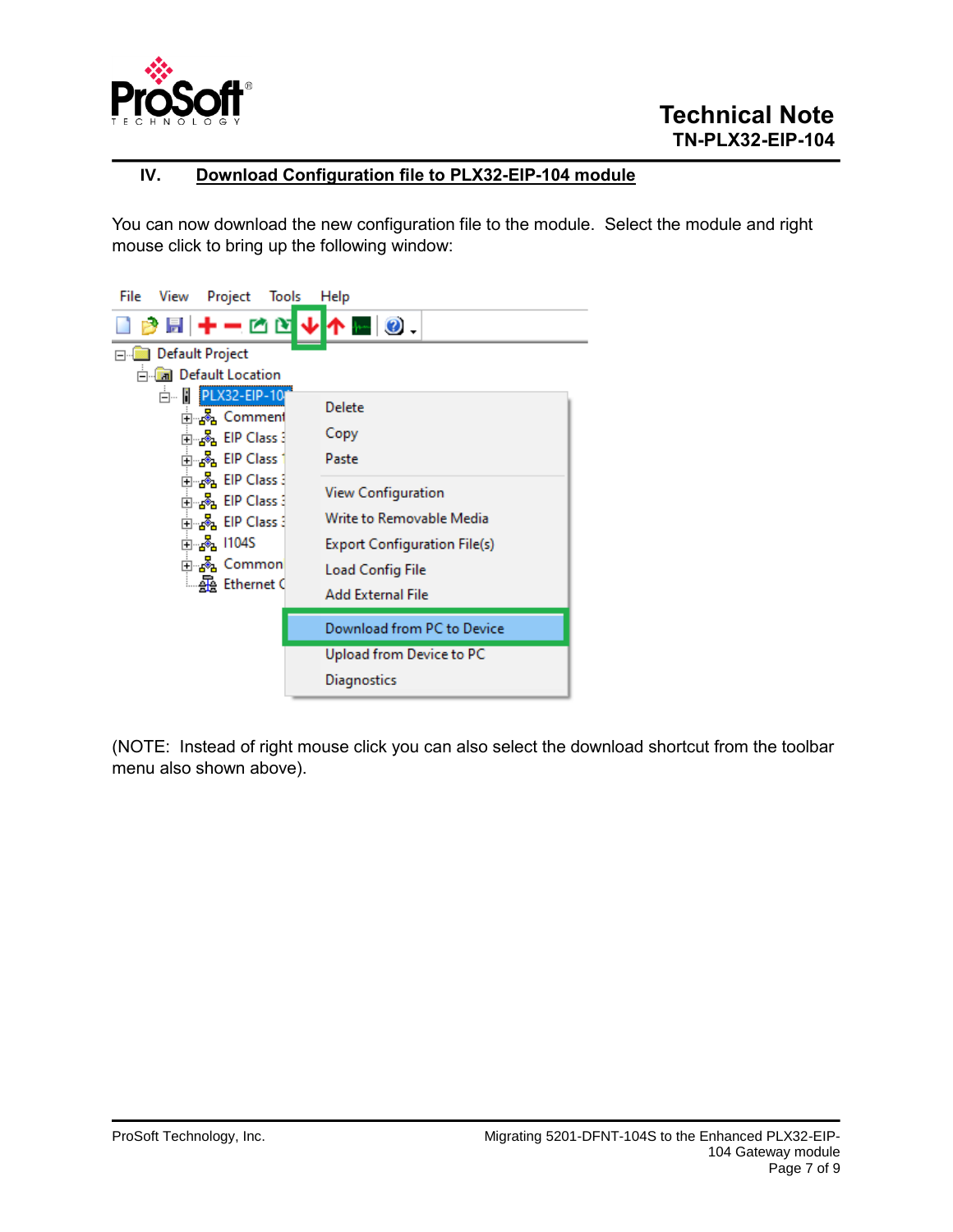

You will see the following window:

| File<br>View                                                                                                                                                         | Project Tools Help                                                                        |                                      |                                                              |
|----------------------------------------------------------------------------------------------------------------------------------------------------------------------|-------------------------------------------------------------------------------------------|--------------------------------------|--------------------------------------------------------------|
|                                                                                                                                                                      | <i></i> , ◙ ★ ★ ★ △ △ ★ ↑ ◙ ◎                                                             |                                      |                                                              |
| Default Project<br><b>E</b> Default Location<br>ட்⊸ <mark>ஃ</mark> Comr<br>ங்… <mark>ஃ</mark> . EIP Cl<br>ங்… <mark>ஃ</mark> EIP CI<br>ங்க <mark>&amp;</mark> EIP Cl | Fig. 1 PLX32-Ell Download files from PC to module                                         |                                      | Name<br>PLX32-EIP-104<br>×                                   |
| ங்… <mark>ஃ</mark> EIP CI<br>ங்… <mark>ஃ</mark> EIP Cl<br><u>ங். ஃ.</u> 1104S<br>ங்⊸ <mark>ஃ</mark> Comr<br><b>Be</b> Ethen                                          | STEP 1: Select Communication Path:<br>Select Connection Type:<br>Ethernet:<br>CIPconnect: | Ethernet<br>◥<br>192 . 168 . 0 . 250 | Browse Device(s)<br>Use Default IP<br>CIP Path Edit<br>RSWho |
|                                                                                                                                                                      | STEP 2: Transfer File(s):<br><b>DOWNLOAD</b>                                              | Abort<br>OK.                         | <b>Test Connection</b><br>Cancel                             |

If the module is factory defaults and you are changing the IP address of the module you can select the "Use Default IP" and this will copy the default IP address to the Ethernet settings.

Test Connection will give you the following if you are successfully able to talk to the module:

| <b>ProSoft Configuration Builder</b> |  |  |
|--------------------------------------|--|--|
| <b>Successfully Connected</b>        |  |  |
| ОK                                   |  |  |